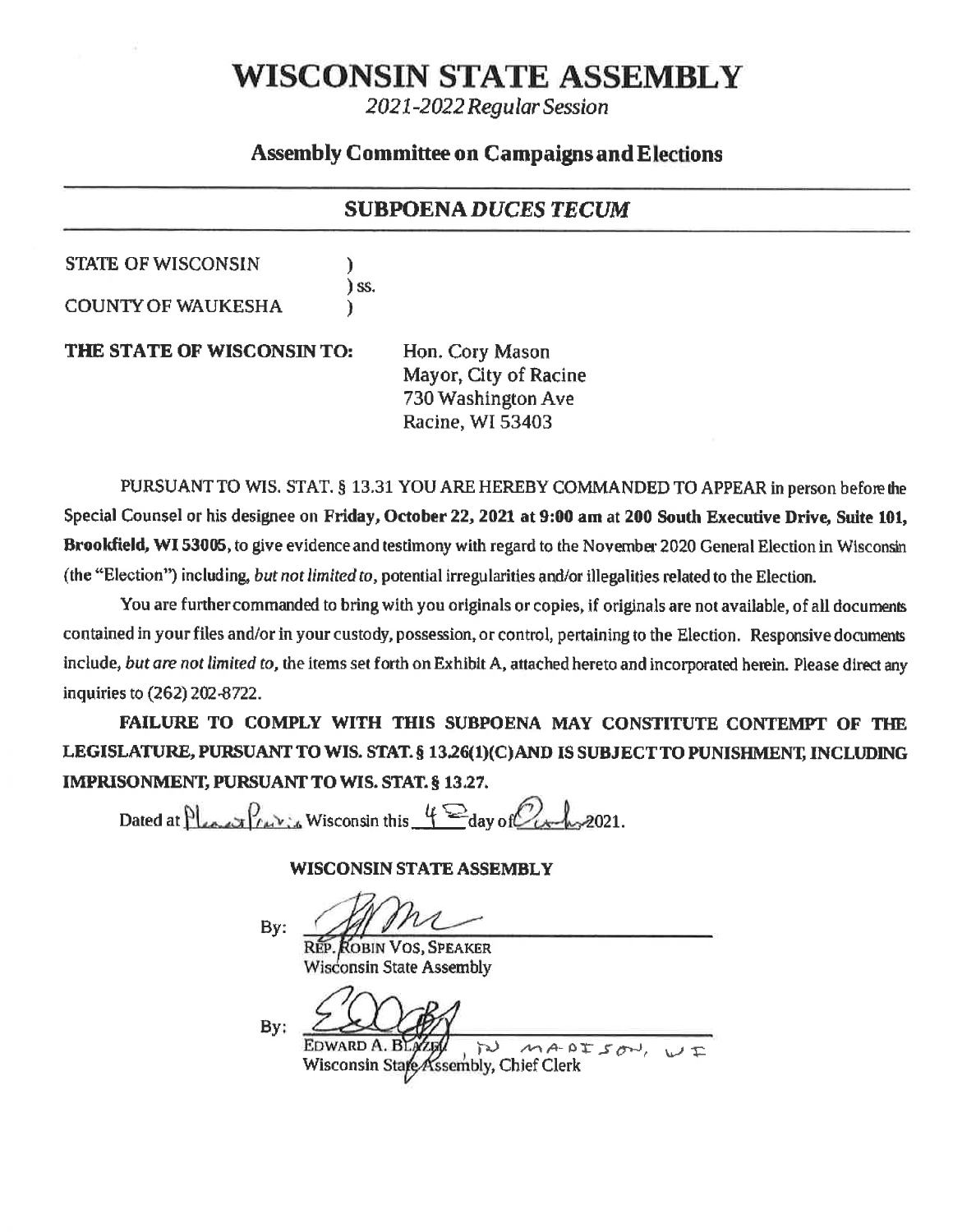## SCHEDULE A

#### GENERAL INSTRUCTIONS

- 1. these Instructions incorporate the Definitions attached to the subpoena. Please read them carefully before reading this document.
- 2, In complying with this subpoena, you are rcquired to produce all responsive Documents that are in your possession, custody, or control. You shall also produce Documents that you have a legal right to obtain, that you have a right to copy or to which you have access, as well as Documents that you have placed in the temporary possession, custody, or control of any third party. Subpoenaed Documents shall not be destroyed, modified, rernoved, transfened, or otherwise made inaccessible to the Special Counsel.
- 3. All Documents produced in response to this subpoena shall be sequentially and uniquely Bates-stamped.
- 4. In the event that any entity, organization, or person identified in this subpoena has been, or is also known by any other name than that herein identified, the subpoena shall be read also to include that altemative identificatiou.
- 5. It shall not be a basis for refusal to produce Documents that any other person or entity also possesses nonidentical or identical copies of the same Documents.
- 6. If a date or other descriptive detail set forth in this subpoena refening to a Document is inaccurate, but the actual date or other descriptive detail is known to you or is otherwise apparent finm rhe context of the subpoena, you are required to produce all Documents that would be responsive as if the date or other descriptive detail were correct.
- 7. Documents produced in response to this subpoena shall be produced as they were kept in the normal course of business togetherwith copies of file labels, dividers, or ldentifying markers with which they were associated when the subpoena was served.
- 8. If you withhold any Document pursuant to a claimed right protected by the state or federal constitution, or pursuant to a claim of non-disclosure privileges including, but not limited to, the deliberative-process privilege, the attorney-client privilege, attorney work product protections, any purported privileges, protections, or exemptions from disclosure under Wis. Stat. § 19.35 or the Freedom of Information Act, then you must comply with the following procedure:
	- You may only withhold that portion of a Document over which you assert a claim of privilege, protection, or exemption. Accondingly, you may only withhold a Document in its entirety if you maintain that the entire Document is privileged or protected. Otherwise you must produce the Document in redacted form. 1,
	- In the event that you withhold a Document—in whole or in part—on the basis of a privilege, protection, or exemption, you must provide a privilege log containing the following information concerning each discrete claim of privilege, protection, or exemption:  $2.1$ 
		- the privilege, protection, or exemption asserted;
		- the type of Document;  $\bullet$
		- $\bullet$ the date, author, and addressee;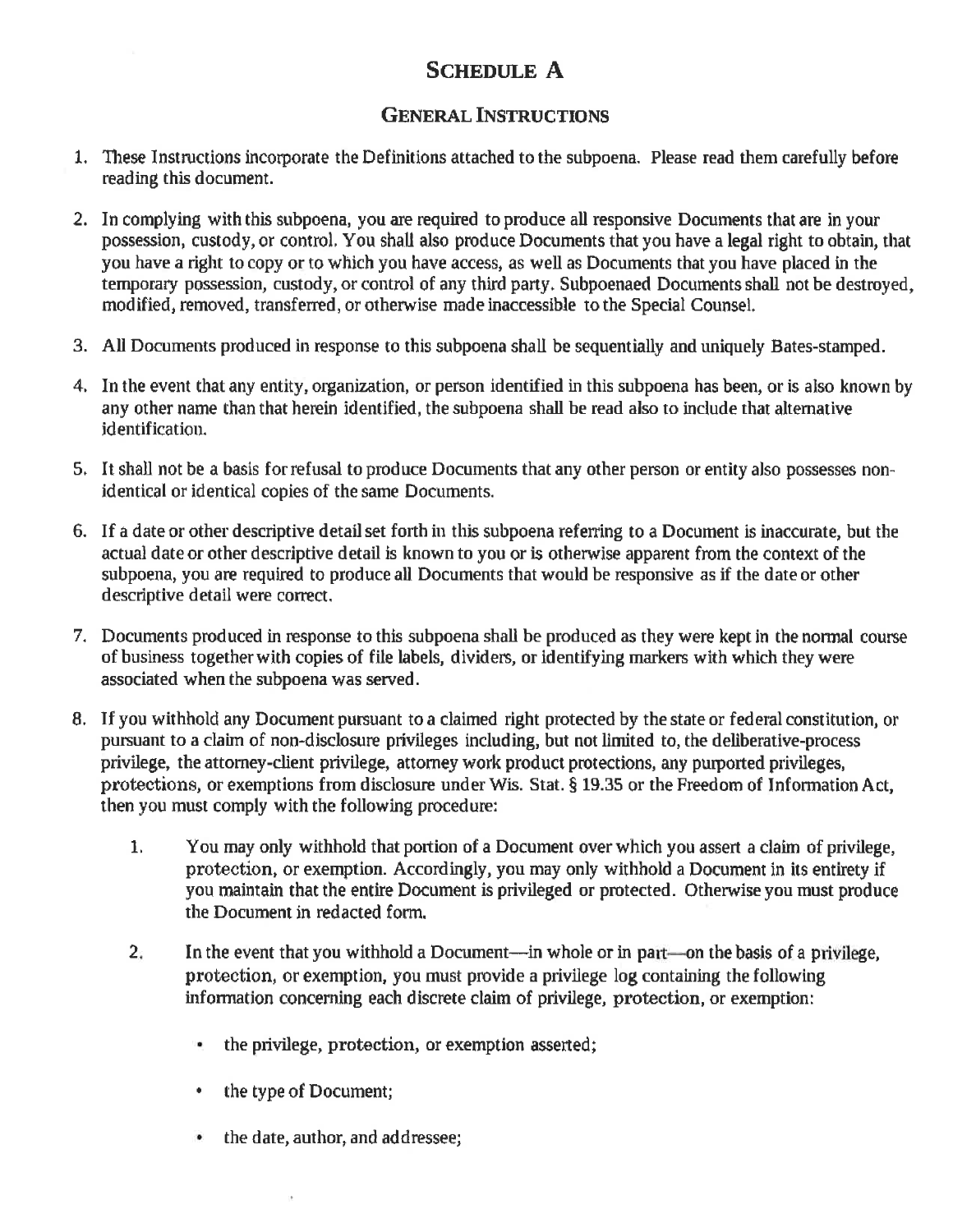- the relationship of the author and addressee to each other; and
- a general description of the nature of the Document that, without revealing information itself privileged or protected, will enable the Office of the Special Counsel to assess your claim of privilege, protection, or exemption.
- J. Inthe event a Document or a portion thereof is withheld under multiple discrete claims of privilege, protection, or exemption, each claim of privilege, protection, or exemption must be separately logged.
- In the event ponions of a Document are withheld on discrete claims of privilege, protection, or exemption, each separate claim of privilege, protection, or exemption within that Document must be separately logged. 4-
- You must produce the privilege log contemporaneously with the withholding of any Document in whole or in part on the basis of a privilege, protection, or exemption. 5.
- You must certify that your privilege log contains only those assertions of privilege, protection, 0r exemption as arc consistent with these Instmctions and arc wamanted by existing law or by a non-frivolous argument forextending, modifying, or reversing existing law, or for establishing new law, 6.
- Failure to strictly comply with these provisions constitutes waiver of any asserted privilege, protection, or exemption. 7
- 9. Neither the Office of the Special Counsel nor the Committee recognizes any purported contractual privileges, such as non-disclosure agreements, as a basis for withholding the production of a Document. Any such assertion shall be of no legal force or effect, and shall not provide a justification for such withholding or refusal, unless and only to the extent that the Special Counsel has consented to recognize the assertion as valid.
- 10. This subpoena is continuing in nature and applies to any newly-discovered information. Any Document not produced because it has not been located or discovered by the retum date shall be produced immediately upon subsequent location or discovery.
- 11. If you discover any portion of your response is inconrct in a material respect you must immediately and contemporaneously submit to the Office of the Special Counsel, in writing, an explanation setting forth: (1) how you became aware of the defect in the response; (2) how the defect came about (or how you believe it to have come about); and (3) a detailed description of the steps you took to remedy the defect.
- 12. A cover letter shall be included with each production and include the following:
	- a. The Bates-numbering range of the Documents produced, including any Bates-prefixes or -suffixes;
	- b, If the subpoena is directed to an entity as opposed to an individual, a list of custodians for rhe produced Documents, identifying the Bates range associated with each custodian;
	- c. A statement that a diligent search has been completed of all Documents in your possession, custody, or control that reasonably could contain responsive material;
	- d. A statement that the search complies with good forensic practices;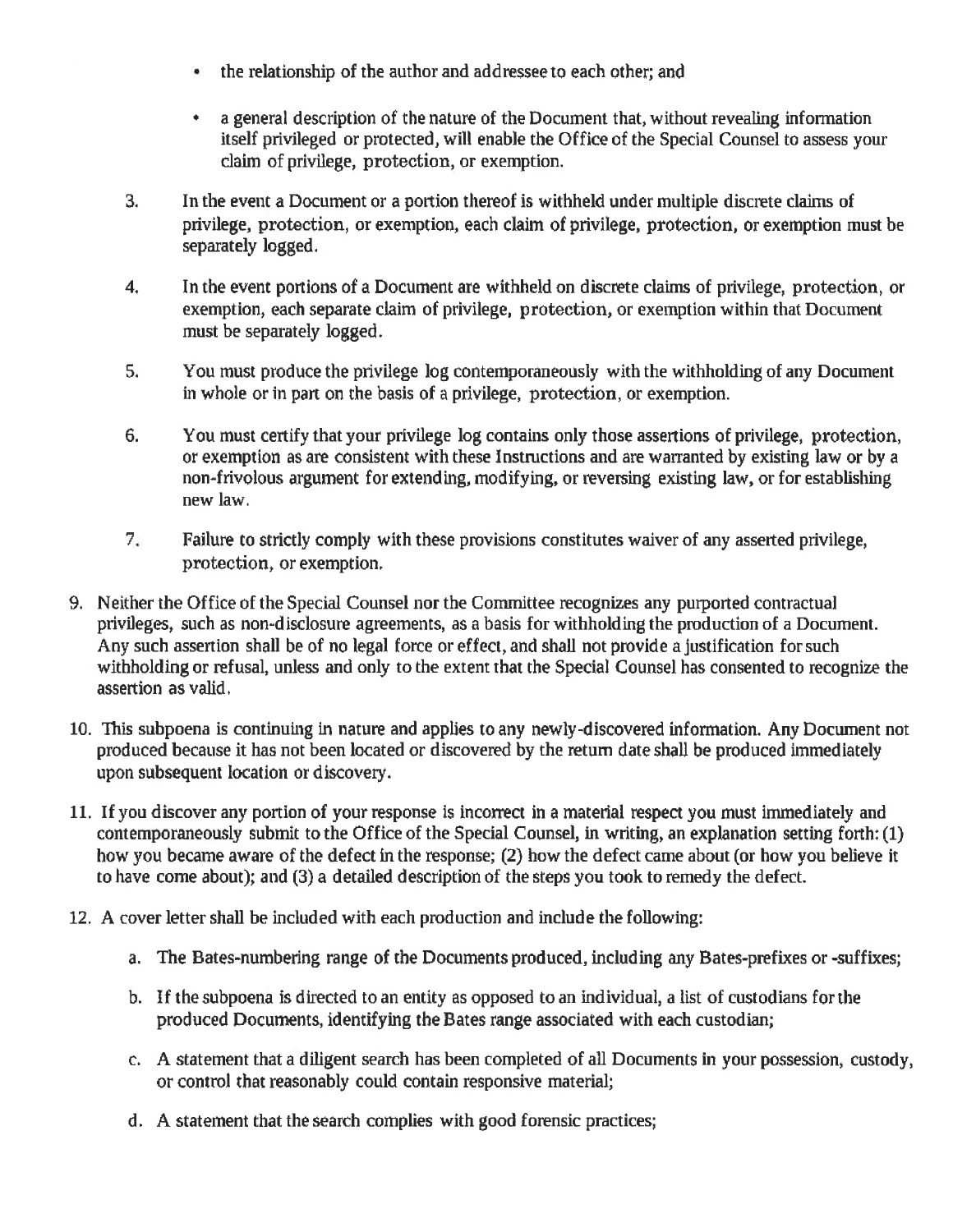- e. A statement that Documents responsive to this subpoena have not been destroyed, modified, removed, transferred, or otherwise made inaccessible to the Office of the Special Counsel since the date of receiving the subpoena or in anticipation of receiving the suhpoena;
- f, <sup>A</sup>statement that all Documents located during the search that are responslve have been produced to the Office of the Special Counsel or withheld in whole or in part on thebasis of an assertion of a clairn of privilege or prutection in compliance with these lnstructions; and
- g. Your signaturc, attesting that everything stated in the cover letter is true and correct and that you made the statements under penalty of perjury.
- 13. You must identify any Documents that you believe contain confidential or proprietary information. However, the fact that a Document contains confidential or proprietary information is not a justification for not producing the Document, or redacting any part of it.
- 14, Electronically-stored Documents must be produced to the Office of the Special Counsel in accordance with the attached Electronic Production Instructions in order to be considered to be in compliance with the subpoena. Failure to produce Documents in accordance with the attached Electronic Production Instructions, may, in an exercise of the Special Counsel's discretion, be deemed an act of contumacy.
- 15. If properties or permissions are modified for any Documents produced electronically, receipt of such Documents will not be considered full compliance with the subpoena.

#### **ELECTRONIC PRODUCTION INSTRUCTIONS**

The production of electronically-stored Documents shall be prepared according to, and strictly adhere to, the following standands:

- 16. Documents shall be produced in their native format with all meta-data intact.
- 17. Documents produced shall be organized, identified, and indexed electronically.
- 18. Only alphanumeric characters and the underscore (\_") character are permitted in file and folder names. Special characters are not permitted.
- 19. Production media and produced Documents shall not be encrypted, contain any password protections, or have any limitations that restrict access and use.
- 20. Documents shall be produced to the Office of the Special Counsel on one or more memory sticks, thumb drives, or USB hard drives. Production media shall he labeled with the following information: production date, name of the subpoena recipient, Bates range.
- 21. All Documents shall be Bates-stamped sequentialiy and should not duplicate any Bates-numbering used in producing physical documents.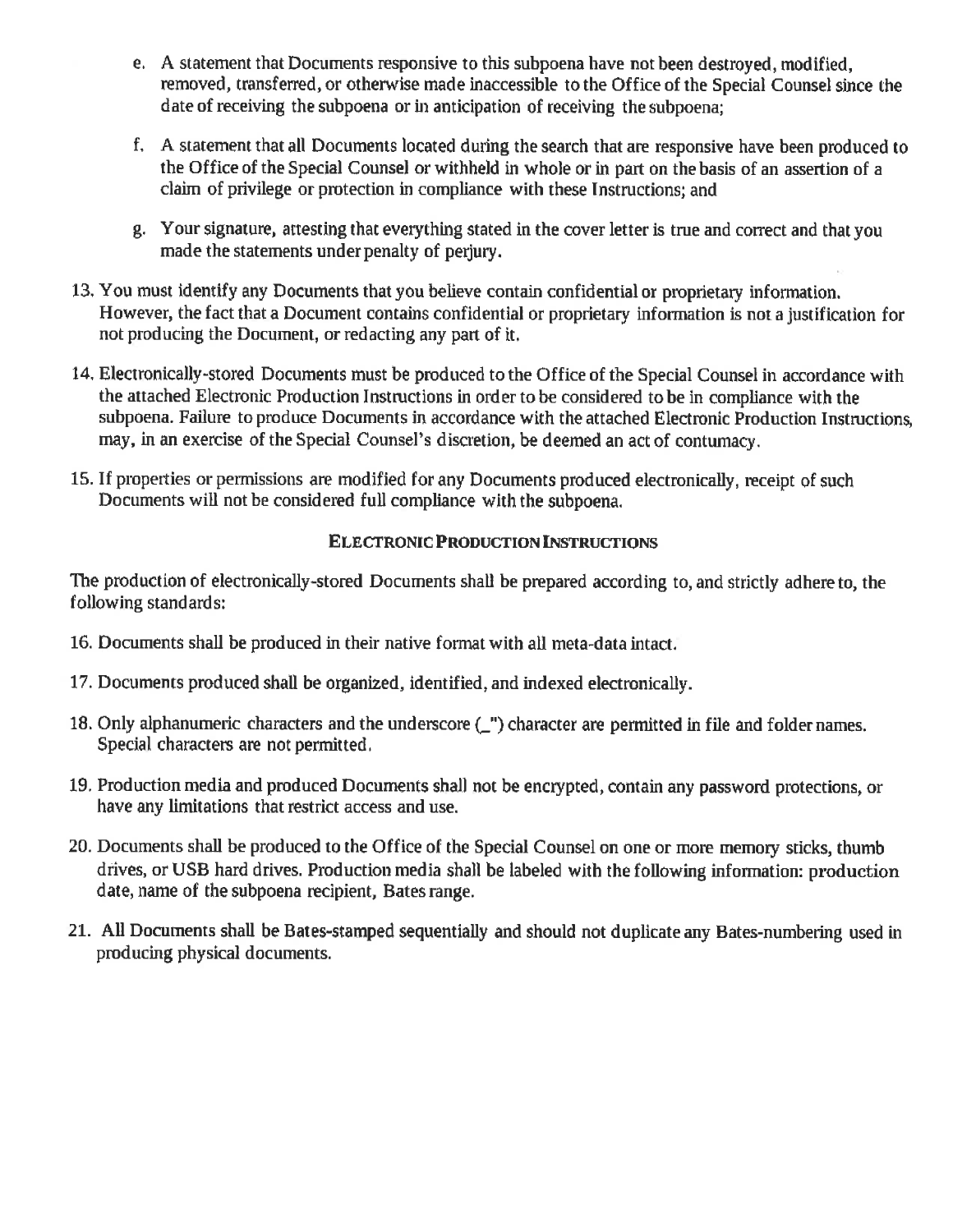# Schedule B

## **DEFINITIONS**

- 22. "All." "any," and "each" shall each be construed as encompassing any and all. The singular includes the plural number, and vice versa. The masculine includes the feminine and neuter genders,
- 23. "And" and "or" shall be construed broadly and either conjunctively or disjunctively to bring within the scope of this subpoena any information that might otherwise be construed to be outside its scope.
- 24. "Ballot" means a ballot related to the Election, including mail-in ballots, early in-person ballots, provisional ballots, and physical ballots cast in person the day of the election.
- 25. "Committee" means the committee named in the subpoena.
- 26. "Communication" means each manner or means of disclosure or exchange of information (in the form of facts, ideas, inquiries, or otherwise), regardless of means utilized, whether oral, electronic, by document or otherwise, and whether in an in-person meeting, by telephone, facsimile, e-mail (desktop or mobile device), text message, MMS or SMS message, regular mail, telexes, releases, intra-company messaging channels, or otherwise.
- 27. "Communication with," "communications from," and "communications between" means any communication involving two or more people or entities, regardless of whether other persons were involved in the communication, and includes, but is not limited to, communications where one party is cc'd or bcc'd, both parties are cc'd or bcc'd, or some combination thereof.
- 28. "CTCL" means the Center for Tech and Civic Life.
- 29. "Documents" means any written, recorded, or graphic matter of any nature whatsoever, regardless of how recorded, and whether original or copy, including, but not limited to, the following: memoranda, reports, expense reports, books, manuals, instructions, financial reports, working papers, records, notes, letters, notices, confirmations, telegrams, receipts, appraisals, pamphlets, magazines, newspapers, prospectuses, inter-office and intra-office communications, electronic mail (emails), text messages, instant messages, MMS or SMS messages, contracts, cables, telexes, notations of any type of conversation, telephone call, voicemail, meeting or other communication, bulletins, printed matter, computer printouts, teletypes, invoices, transcripts, diaries, analyses, returns, summaries, minutes, bills, accounts, estimates, projections, comparisons, messages, correspondence, press releases, circulars, financial statements, reviews, opinions, offers, studies and investigations, questionnaires and surveys, and work sheets (and all drafts, preliminary versions, alterations, modifications, revisions, changes, and amendments of any of the foregoing, as well as any attachments or appendices thereto), and graphic or oral records or representations of any kind (including without limitation, photographs, charts, graphs, microfiche, microfilm, videotape, recordings and motion pictures), and electronic, mechanical, and electronic records or representations of any kind (including, without limitation, tapes, cassettes, disks, and recordings) and other written, printed, typed, or other graphic or recorded matter of any kind or nature, however produced or reproduced, and whether preserved in writing, film, tape, disk, videotape or otherwise. A document bearing any notation not a part of the original text is to be considered a separate document. A draft or non-identical copy is a separate document within the meaning of this term.
- 30. "Election" means the November 3, 2020, Wisconsin General Election for, inter alia, President of the United States.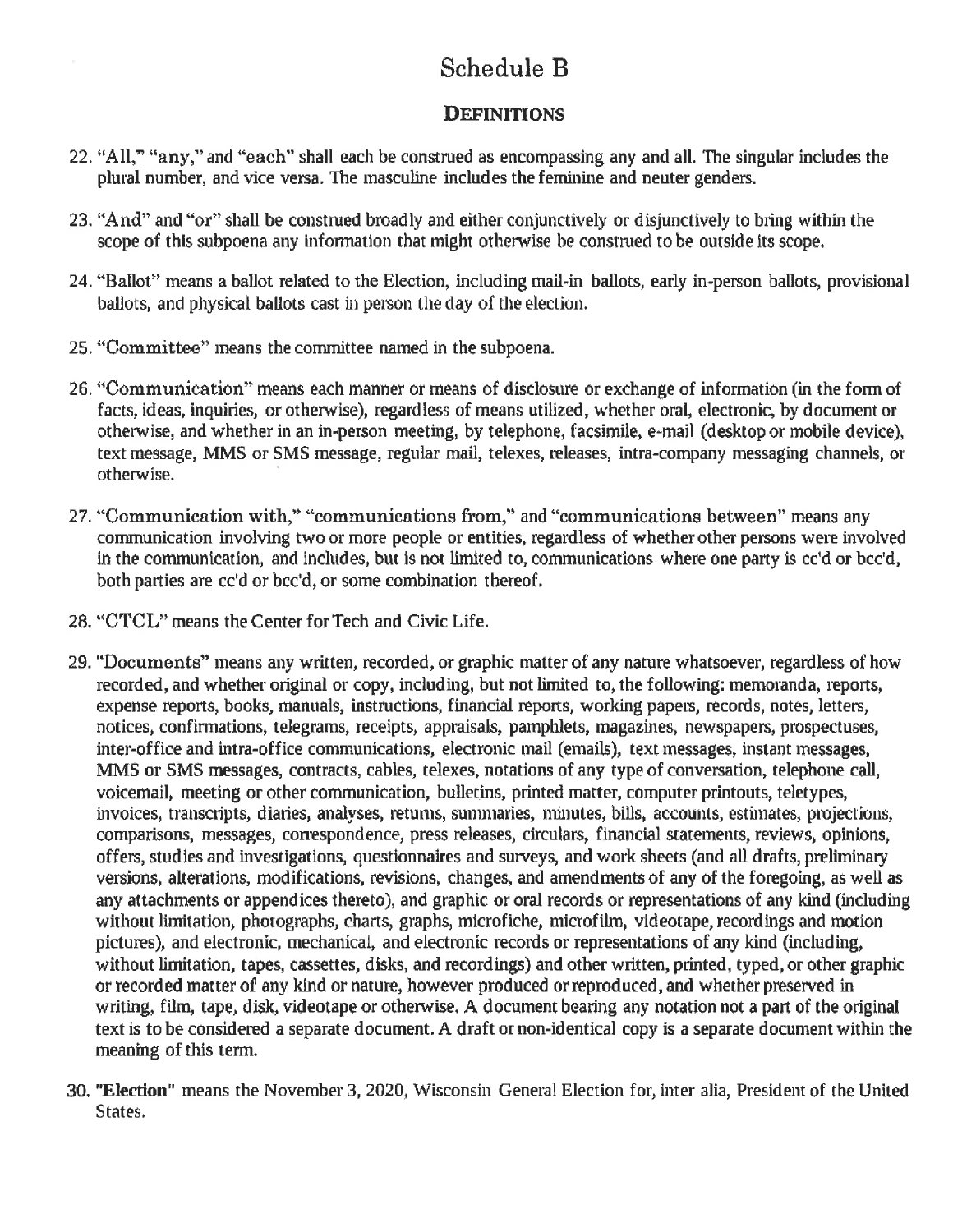- 31. "Employee" means a current or former: officer, director, shareholder, partner, member, consultant, senior manager, tnanager, senior associate, pennanent employee, staff employee, attorney, agent (whether de jure, de facto, or apparent, without limitation), advisor, representative, attorney (in law or in fact), lobbyist (registered or unregistered), bomowed employee, casual employee, consultant, contractor, de facto employee, independent contractor, joint adveuturer, loaned employee, part-time employee, provisional employee, or subcontractor.
- 32. When referring to a person, "to identify" means to give, to the extent known: (1) the person's full name; (2) prcsent or last known address; and (3) when refering to a natural person, additionally: (a) the present or last known place of employment; (b) the natural person's complete title at the place of employment; and  $(c)$ the individual's business address. When referring to docurnents, "to identify" means to give, to the extent known the:  $(1)$  type of document;  $(2)$  general subject matter;  $(3)$  date of the document; and  $(4)$  author, ad dressee, and recipient.
- 33. "Forensic Image" means a bit-by-bit, sector-by-sector direct copy of a physical storage device, including all files, folders and unallocated, free and slack space. Forensic images include not only all the files visible to the operating system but also deleted files and pieces of files left in the slack and free spac€.
- 34. "Indicating" with respect to any given subject means anything showing, evidencing, pointing out or pointing to, directing attention to, making known, stating, or expressing that subject of any sort, form, or Ievel of formality or informality, whatsoever, without limitation.
- 35. "Party" refers to any person involved or contemplating involvement in any act, affair, contract, transaction, judicial proceeding, administrative proceeding, or legislative proceeding.
- 36. '\*Person" is defined as any natural person or any legal entity, including, without limitation, any business or governmental entity or association, and all subsidiaries, divisions, partnerships, properties, affiliates, branches, groups, special purpose entities, joint ventures, predecessors, successors, or any other entity in which they have or had a controlling interest, and any employee, and any other units thereof.
- 37. "Pertaining to," "referring," "relating," or "concerning" with respect to any given subject means anything that constitutes, coutains, embodies, reflects, identifies, states, refers to, deals with, or is in any manner whatsoever pertinent to that subject.
- 38. "Possession, custody or control" means (a) documents that are in your possession, cusfody, or contml, whether held by you or your employees; (b) documents that you have a legal right to obtain, that you have <sup>a</sup> right to copy, or to which you have access; and  $(c)$  documents that have been placed in the possession, custody, or control of any third party.
- 39. "Processes" means any processes, procedures, methodologies, materials, practices, techniques, systems, or other like activity, of any sort, form, or level of formality or informality, whatsoever, without limitation.
- 40. "You" or "Your" shall mean (in the case of an entity) the entity named in the subpoena, as well as its officers, directon, subsidiaries, divisions, predecessor and successor companies, affiliates, parcnts, any partnership or joint venture to which it may be a party. If the person named in the entity is either an individual or an entity, "you" and "your" also means your employees, agents, representatives, consultants, accountants and attorneys, including anyone who served in any such capacity at any time during the relevant time period specified herein.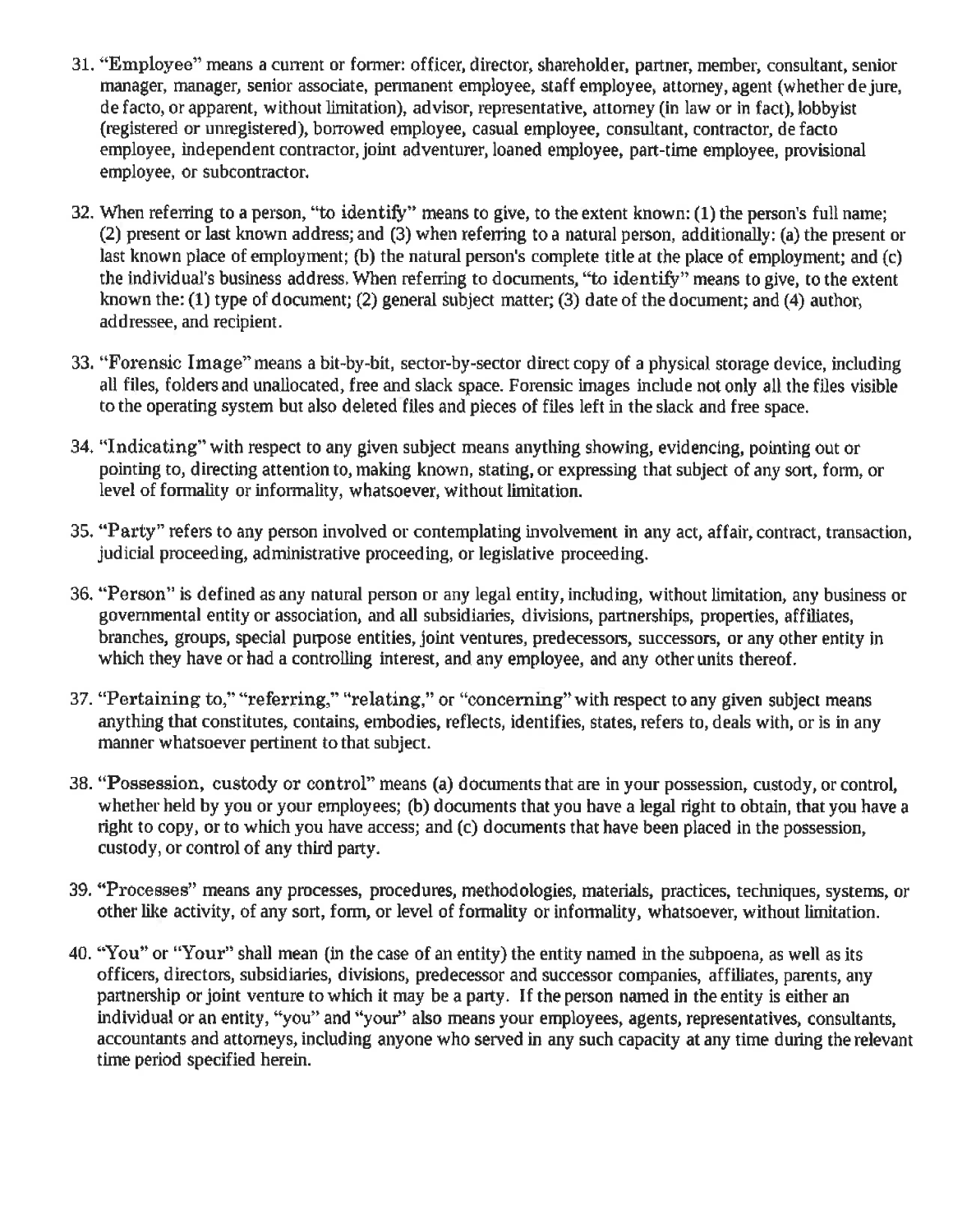## **EXHIBIT A**

#### TO SUBPOENA DUCES TECUM

These document requests are limited to the time period from January 1, 2020 to current:

- 1. All documents pertaining to election administration related to interactions, communication with, or comments regarding the Office of the Clerk of the City of Racine or Vicky Selkowe.
- 2. All documents and communications between the Office of the Mayor of the City of Racine with the Center for Tech and Civic Life ("CTCL"). This includes, but is not limited to, documents and communications with Tiana Epps-Johnson and Whitney May.
- 3. All documents and communications between the Office of the Mayor of the City of Racine and the Wisconsin Elections Commission ("WEC") and its officials or employees regarding or in any way related to the election.
- 4. All documents and communications between the Office of the Mayor of the City of Racine and officials or employees of the Cities of Green Bay, Kenosha, Madison and Milwaukee and/or any other employee. representative agent or other person affiliated with these cities, regarding or in any way related to the election.
- 5. All documents and communications between the Office of the Mayor of the City of Racine and employees of any group, organization, person or entity, including but not limited to CTCL, and/or any other employee, representative agent or other person affiliated with them, regarding or in any way related to the election.
- 6. All documents or communications between the Office of the Mayor of the City of Racine and CTCL and/or its employees Tiana Epps-Johnson and Whitney May, The National Vote At Home Institute and/or its employee Michael Spitzer-Rubenstein, The Elections Group and/or its employee Ryan Chew, Ideas42, Power to the Polls and/or Fair Elections Center, Mikva Challenge, US Digital Response, Center for Civic Design, Center for Election and Innovation Research ("CEIR"), Center for Secure and Modern Elections ("CSME") and/or its employee Eric Ming, The Brennan Center for Justice, HVS Productions, Facebook, Modern Selections and/or any other employee, representative agent or other person affiliated with the above named entities, regarding or in any way related to the election.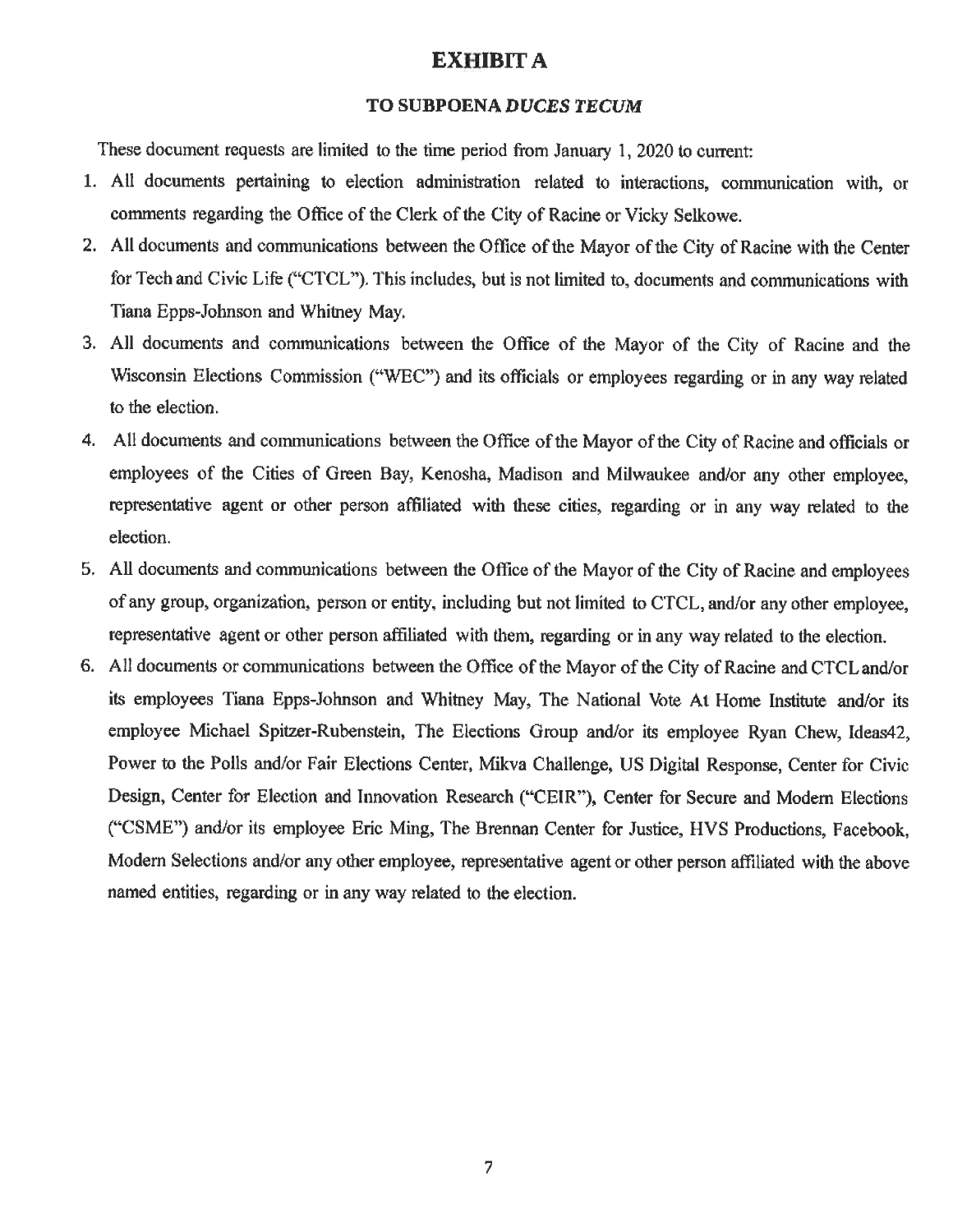

State of Misconsin<br>2021 - 2022 LEGISLATURE

# 2021 ASSEMBLY RESOLUTION 15

March 17, 2021 - Introduced by Representatives SANFELIPPO, BRANDTJEN, MURPHY, ROZAR, THIESFELDT and TUSLER. Referred to Committee on Rules.

| $\mathbf{1}$    | <b>Relating to:</b> directing the Assembly Committee on Campaigns and Elections to        |
|-----------------|-------------------------------------------------------------------------------------------|
| 2               | investigate the administration of elections in Wisconsin.                                 |
| 3               | Whereas, the ability of American citizens to exercise their right to vote is              |
| 4               | foundational to our representative democracy; and                                         |
| 5               | Whereas, the legitimacy of the American form of government depends on the                 |
| $6\phantom{1}6$ | citizens' widespread confidence in the fairness of elections and acceptance of election   |
| 7               | results; and                                                                              |
| 8               | Whereas, preserving the integrity of the electoral process is one of our                  |
| 9               | government's most important responsibilities; and                                         |
| 10              | Whereas, the administration of elections in Wisconsin is governed by an                   |
| 11              | extensive set of duly enacted laws; and                                                   |
| 12              | Whereas, however, election laws are not self-enforcing but rely on the good               |
| 13              | faith efforts of election officials to dutifully carry out those laws as written in order |
| 14              | to ensure fair elections; and                                                             |